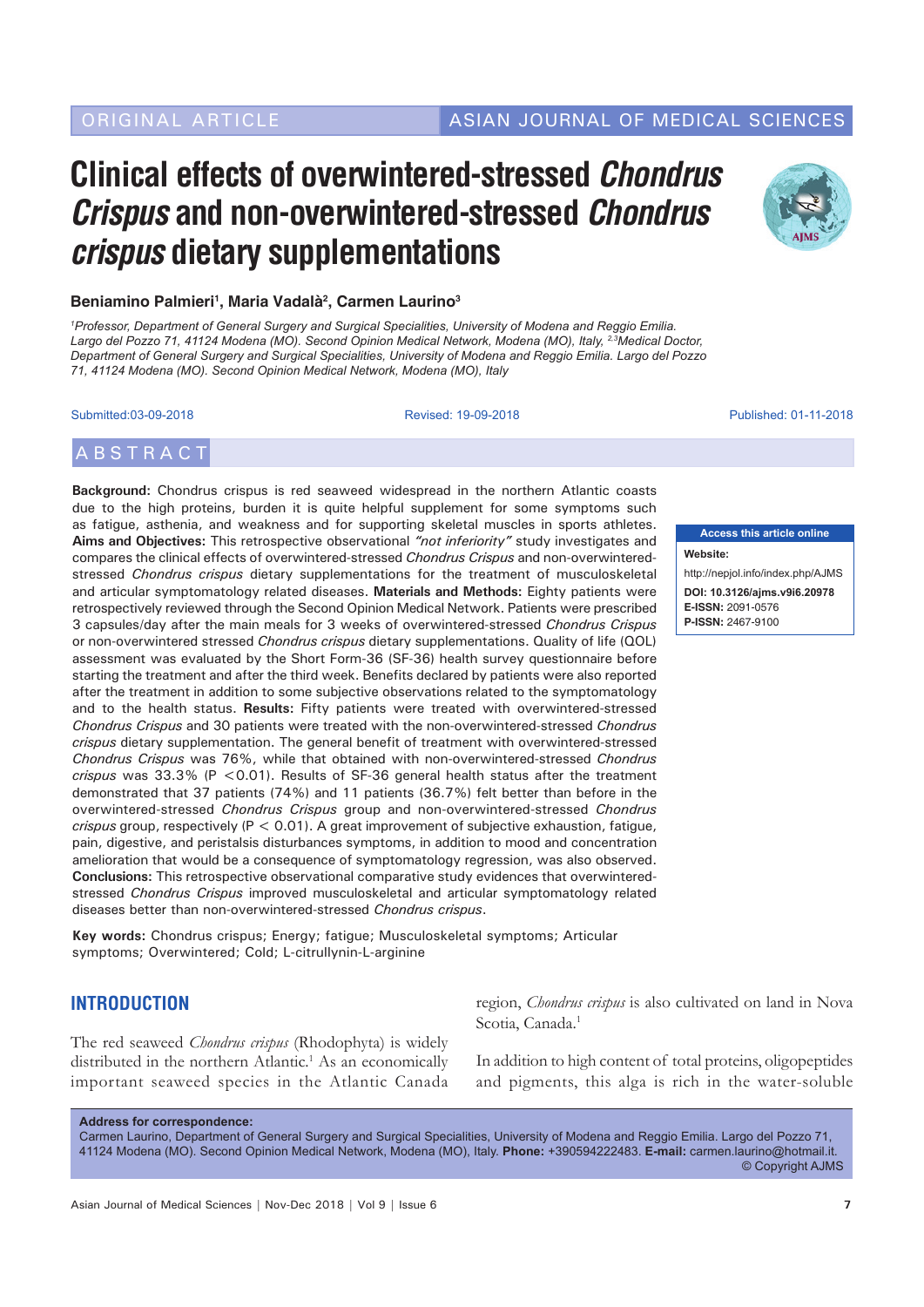polysaccharide carrageenan (approximately 50-65 % on a basis of dry weight).2,3 Carrageenan is widely used in the food industry as a thickener, stabilizer and emulsifier.

Thanks to the high content of total proteins among these seaweeds, *Chondrus crispus* is in the folk medicine, reputed as effective supplement for some symptoms such as fatigue, asthenia, and weakness and for supporting skeletal muscles in sports athletes.<sup>4</sup>

Physiologically, the food content in amino acids is the substrate of biosynthesis of structural and functional proteins in the body. These digested amino acids can be used for oxidative phosphorylation and gluconeogenesis<sup>5, 6</sup> as well as the facilitation of numerous physiological functions including acting as precursors for the biosynthesis of neurotransmitters, hormones, phosphoglycerols, glycolipids and nucleic acids.7, 8

It has been estimated that the skeletal muscles in the human body are 40–60% of body mass and thus represent the major bulk of the body's protein.9 The body does not has specific protein stores, but when it is not possible to obtain sufficient protein via ingestion during exercise, illness or trauma, it breaks down proteins to amino acids via the process of proteolysis where the non-myofibrillar proteins display a high turnover rate to meet demands.<sup>10</sup> The amino acids released from this turnover of protein can enter the blood circulation for metabolism as required and can be lost in sweat and urine.<sup>5, 6</sup>

An increased amino acids recruitment would be seen during illness and recovery from trauma<sup>11</sup> as also in sarcopenia<sup>12</sup> an in patients with critical illness or other muscle wasting illness.13 Increased losses of amino acids were observed in cancer patients affecting by fatigue during and following radiation therapy and chemotherapy, involving amino acid homeostasis.<sup>11</sup> Significantly, depleted amino acid levels have also been associated with long-term fatigue leading often to a frank nitrogen imbalance.<sup>14</sup>

This retrospective observational comparative study investigates and compares the clinical effects of overwinteredstressed *Chondrus Crispus\** and non-overwintered-stressed *Chondrus crispus* dietary supplementations for the treatment of musculoskeletal and articular symptomatology related diseases.

#### **MATERIALS AND METHODS**

*Patients*. We reviewed medical records (electronic or paperbased) of 80 patients that had appealed to our "Second Opinion Medical Network", (Modena, Italy), between January and April 2018, because of musculoskeletal and

articular symptomatology (asthenia, fatigue, articular, musculoskeletal, rheumatic and post-traumatic pain, digestive and peristalsis disturbances and migraine). Patients were aged over 40 years and were affected at least 6 months by different clinical conditions (cancer, infections, sarcopenia, colitis, rheumatologic, traumatic, musculoskeletal, articular, autoimmune and genetic diseases) with an attested related symptomatology and diagnosis. The Second Opinion Medical Network is a consultation referral web and Medical Office System recruiting a wide panel of real-time available specialists, to whom any patient affected by any disease or syndrome and not satisfied with the diagnosis or therapy, can apply for an individual clinical audit.<sup>15</sup> Due to the doctorpatient communication gap, most of the patients usually wander around the medical websites looking for proper answers to their health problems. However, this search often becomes compulsive and obsessive and is frequently ambiguous and frustrating. Palmieri et al, 16 describe this borderline or even pathological behaviour as the "Web Babel Syndrome" – a psychological imbalance affecting young and elderly patients, especially those with multiple synchronous diseases who receive from their caregivers heterogeneous and misleading information or advice, including confused, contradictory statements and prescriptions.17 To deal with this problem, the Second Opinion Network aims to be a useful "problem-solving" support revisiting each diagnostic and therapeutic step and properly re-addressing tailored treatments and prognoses, as well as preventing unnecessary investigational procedures and unhelpful and expensive medical and surgical interventions.15

All patients used pharmacological treatments, dietary supplementation, surgery, manual and electro - medical physiotherapy especially for the management of pain and strain with only partial benefit from them. However, these strategies produces light, moderate or severe side effects (e.g., hypersensitivity reactions, sensation of pressure or constriction, flushing to face and in the thoracic region, asthenia, myalgia, drowsiness, insomnia, restlessness, vertigo, gastrointestinal symptoms, skin rashes, nausea, vomiting, etc.), and frequent drug interactions and contraindications. Dietary supplementation included herbal products and nutraceutical supplementations, while electro-medical physiotherapy was based on laser therapy, iontophoresis, magneto therapy, electrostimulation, etc.

In our clinical practice, we washed out previous treatments for a period of 2 weeks, and then the dietary supplementations were administered.

The selected patients were informed, via individual interview, and informed consent previously approved by the Local Institutional Review Board under the Helsinki Declaration.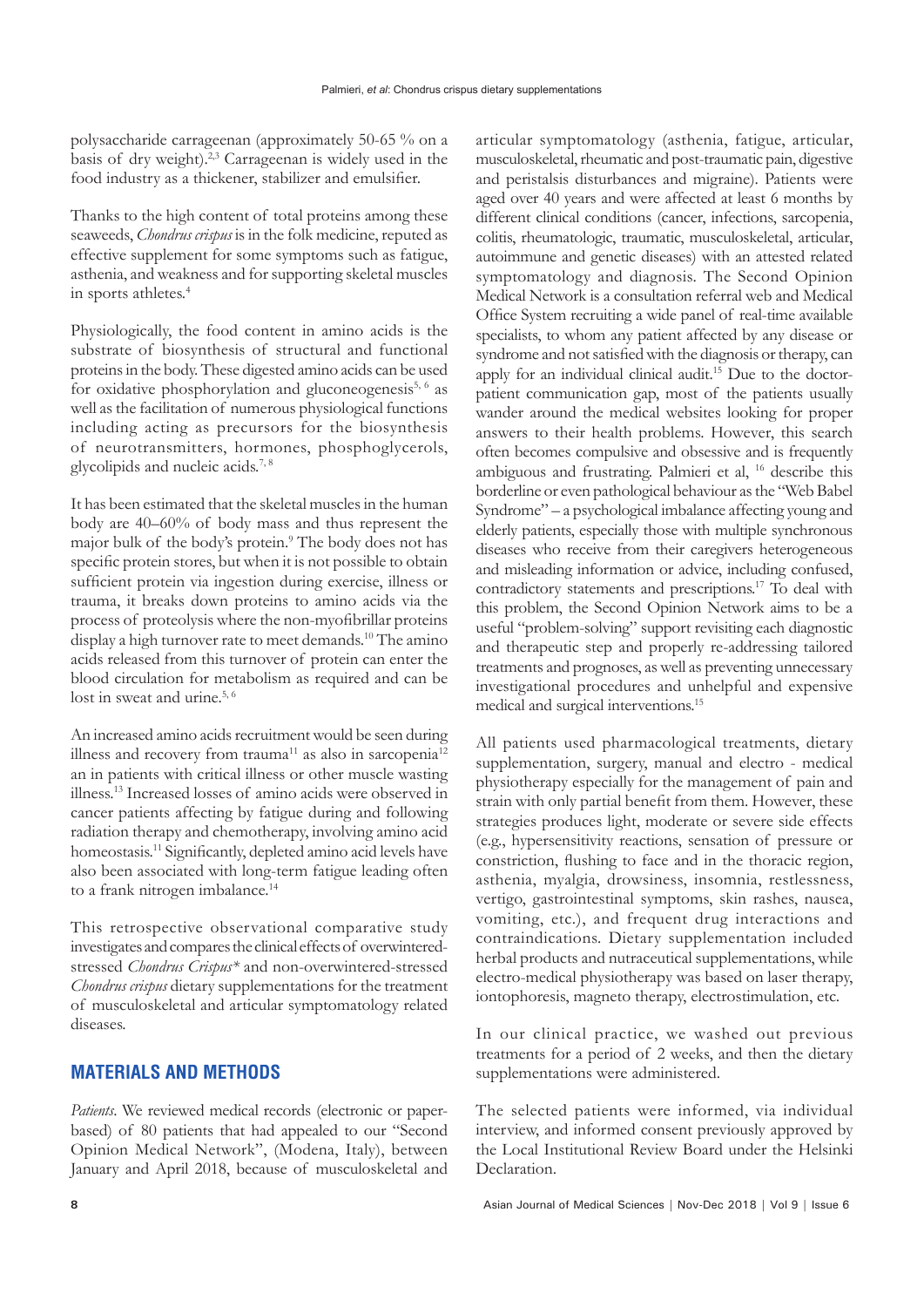*Study design and dietary supplementations*. We run a retrospective observational "*not inferiority*" study for 3 weeks duration. At the start up the patients were prescribed 3 capsules/day after the main meals of overwintered-stressed Chondrus Crispus of either non-overwintered stressed *Chondrus crispus* dietary supplementations. Each capsule contains 500 mg of 100% powder of the overwintered-stressed red seaweed or 500 mg of 100% powder of the non-overwintered-stressed red seaweed. overwintered-stressed *Chondrus Crispus* is naturally enriched in a dipeptide, the L-citrullynin-L-arginine  $(2.8\% - 4\%)$ , with antioxidant and energizing properties, compared to the non-overwintered-stressed *Chondrus crispus*  (0.2%). The cultivation method of overwintered-stressed *Chondrus Crispus* consists to expose to overwintered conditions the *Chondrus crispus* with increased production of amino acids and others peptides (European Patent 1652435B1). Energizing and antioxidant peptides contained in both the dietary supplementations are summarized in Table 1.

The first clinical examination consisted in the evaluation of the physical status of the patient. Tolerability and adverse effects were assessed weekly during the treatment period through direct contact (email or telephone) with the patients or their parents.

Quality of life (QOL) assessment was performed using the Short Form-36 (SF-36) health survey questionnaire before starting the treatment and after the fourth week. The questionnaire measures (A) symptomatology; (B) health status before starting the treatment defined as (i) excellent; (ii) good; (iii) liable; (iv) shoddy; (C) general health status after the treatment defined as (i) better than before; (ii) more or less the same as before; (iii) worse than before. The percentage scores range from 0% (lowest or worst response) to 100% (highest or best possible response)<sup>18</sup>. Benefits declared by patients were also reported after the treatment in addition to some subjective observations related to the symptomatology and to the health status. Adverse reactions presented during the treatment were also declared.

*Statistical analysis*. The statistical analysis was performed using the Mann-Whitney test (continuous variables not normally distributed) and the chi-squared test (categorical variables). Statistical significance was set at a P value < 0.05, and all data were analysed using the R software, version 3.1.2.

### **RESULTS**

*Patients*. Fifty patients [28 women (56%) and 22 men (44%), aged between 40 and 85 years old (mean age 64 years old)] were treated with overwintered-stressed *Chondrus Crispus* dietary supplementation and 30 patients [15 women (50%) and 15 men (50%), aged between 40 and 83 years old (mean

Asian Journal of Medical Sciences | Nov-Dec 2018 | Vol 9 | Issue 6 **9**

age 65 years old)] were treated with the non-overwinteredstressed *Chondrus crispus* dietary supplementation formula.

- (A) Results of SF-36 symptomatology of both the treated group are summarized in Table 2.
- (B) Results of SF-36 health status before starting the treatment with overwintered-stressed *Chondrus Crispus* demonstrated that 38 patients (76%) had a liable health and 12 patients (24%) had a shoddy health. Results of SF-36 health status before starting the treatment of the non-overwintered-stressed *Chondrus crispus* group demonstrated that 21 patients (70%) had a liable health and 9 patients (30%) had a shoddy health. Anyone declared to have excellent or good health.
- (C) Results of SF-36 general health status after the treatment with overwintered-stressed *Chondrus Crispus* demonstrated that 37 patients (74%) felt better than before and 31 patients (26%) felt unchanged. Results of SF-36 general health status after the treatment of the non-overwintered-stressed *Chondrus crispus* group demonstrated that 11 patients (36.7%) felt better than before and 19 patients (63.3%) felt more or less the same as before. Anyone declared to felt a worse health than before ( $P \le 0.01$ ).

Thirty eight patients (76%) treated with overwinteredstressed *Chondrus Crispus* declared to have benefits to the treatment and 12 patients (24%) did not report any relief. Of the non-overewintered-stressed *Chondrus crispus* group, 10 patients (33.3%) declared to have benefits to the treatment and 20 patients (66.7%) did not report any relief ( $P < 0.01$ ).

Subjective observations related to the symptomatology declared by patients after the treatment are summarized in Table 3.

Subjective observations about health status declared by patients after the treatment are summarized in Table 4.

Five patients (10%) treated with overwintered-stressed *Chondrus Crispus* referred adverse reactions to the treatment (3 patients had diarrhoea and 2 patients had constipation), so the dosage was reduced to 2 capsules/day. The treatment was well tolerated at the dosage of 3 capsules/day in 90% of patients. Of the non-overwintered-stressed *Chondrus crispus* group, any patients referred adverse reactions to the treatment that was well tolerated at the dosage of 3 capsules/day in 100% of patients. Any other adverse reaction was observed in both the groups.

Muscle energy recovery of subjects treated with overwintered-stressed *Chondrus Crispus* was higher (84%, 42/50 patients; Table 4) than in the group treated with non-overwintered-stressed *Chondrus crispus* (33.3%, 10/30 patients; Table 4), as shown the request of the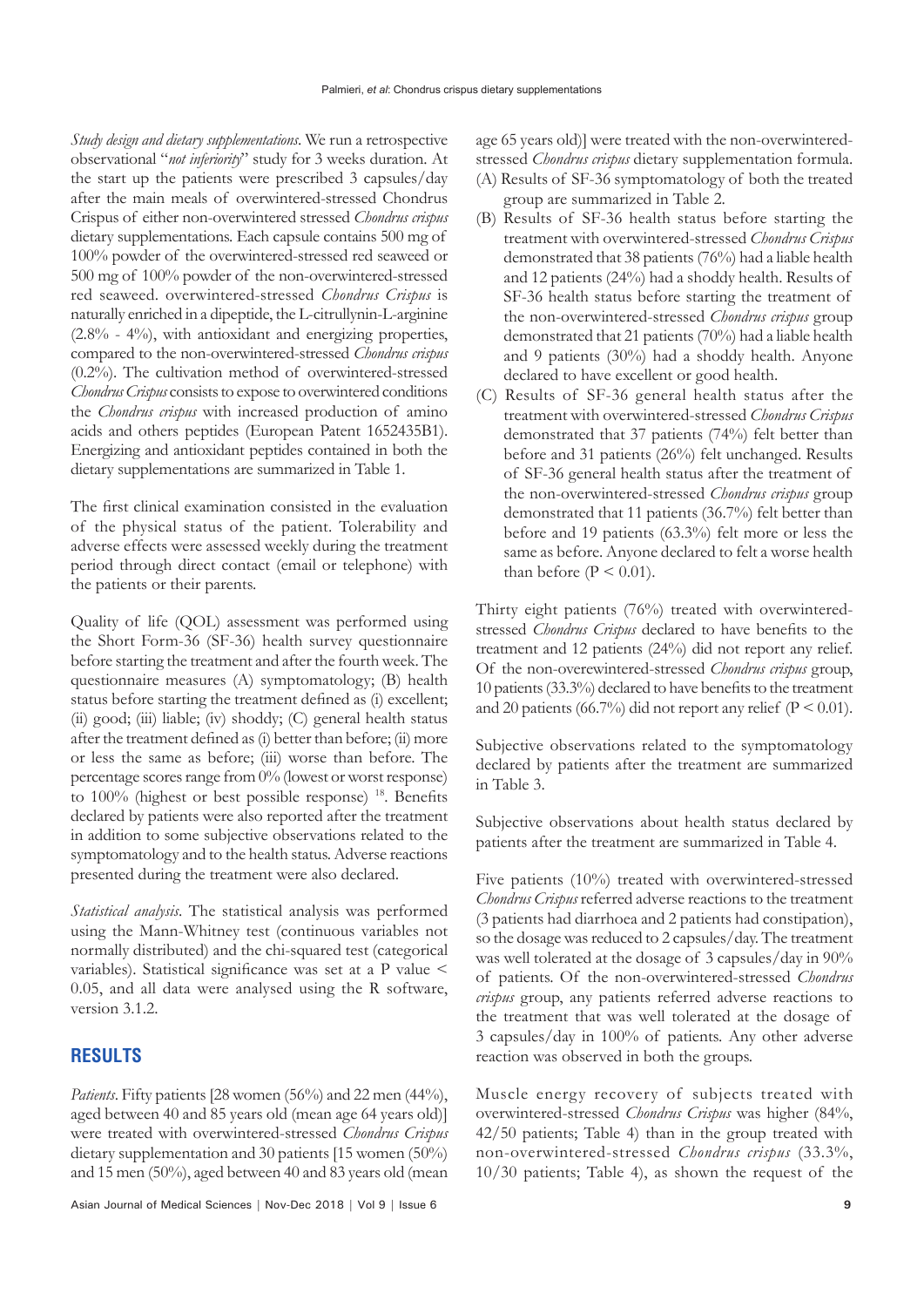#### **Table 1: Comparative table of non-overwintered-stressed** *chondrus crispus* **and overwintered-stressed**  *chondrus crispus* **dietary supplementations nutritional values. Note that nutritional values of overwintered-stressed** *chondrus crispus* **are referred to different cultivations in the related years after overwintered exposition**

| <b>Parameter</b>         | <b>Unit</b> | Non-overwintered-stressed<br>chondrus crispus | Overwintered-stressed<br>chondrus<br>crispus (2014) | Overwintered-stressed<br>chondrus<br>crispus (2015) | Overwintered-stressed<br>chondrus crispus<br>(2017) |
|--------------------------|-------------|-----------------------------------------------|-----------------------------------------------------|-----------------------------------------------------|-----------------------------------------------------|
| Citrulline               | g/kg        | 2.81                                          | 5.16                                                | 4.69                                                | 3.33                                                |
| Tryptophan               | g/100       | 0.174                                         | 0.203                                               | 0.195                                               | 0.196                                               |
| Hydroxyproline           | g/100       | ${}< 0.05$                                    | < 0.05                                              | < 0.05                                              | ${}_{0.05}$                                         |
| Ornithine                | q/100       | 0.178                                         | 0.889                                               | 0.532                                               | 0.526                                               |
| Threonine                | g/100       | 0.684                                         | 0.802                                               | 0.706                                               | 0.744                                               |
| Aspartic acid            | g/100       | 1.47                                          | 1.81                                                | 1.52                                                | 1.63                                                |
| Serine                   | g/100       | 0.802                                         | 0.908                                               | 0.756                                               | 0.814                                               |
| Lysine                   | g/100       | 0.787                                         | 1.05                                                | 0.882                                               | 0.896                                               |
| Valine                   | g/100       | 0.795                                         | 0.996                                               | 0.872                                               | 0.881                                               |
| Proline                  | g/100       | 0.669                                         | 1.2                                                 | 0.961                                               | 1.00                                                |
| Alanine                  | g/100       | 0.957                                         | 1.15                                                | 1.02                                                | 1.07                                                |
| Phenylalanine            | g/100       | 0.658                                         | 0.877                                               | 0.813                                               | 0.820                                               |
| Isoleucine               | g/100       | 0.652                                         | 0.778                                               | 0.692                                               | 0.696                                               |
| Glycine                  | g/100       | 0.789                                         | 0.99                                                | 0.845                                               | 0.900                                               |
| Thirosine                | g/100       | 0.466                                         | 0.561                                               | 0.475                                               | 0.564                                               |
| Arginine                 | g/100       | 1.02                                          | 3.83                                                | 2.48                                                | 2.52                                                |
| Leucine                  | g/100       | 1.05                                          | 1.27                                                | 1.12                                                | 1.20                                                |
| Histidine                | g/100       | 0.200                                         | 0.263                                               | 0.234                                               | 0.253                                               |
| Glutamic acid            | g/100       | 1.85                                          | 3.06                                                | 2.21                                                | 2.24                                                |
| Methionine               | g/100       | 0.290                                         | 0.342                                               | 0.321                                               | 0.324                                               |
| Cysteine                 | q/100       | 0.249                                         | 0.341                                               | 0.271                                               | 0.274                                               |
| Taurine                  | mg/100      | 333                                           | 319                                                 | 452                                                 | 468                                                 |
| L-citrullynin-L-arginine | g/100       | 0.2                                           | 4.1                                                 | 2.8                                                 | 3.0                                                 |
| Azote                    | g/100       | 2.96                                          | 5.27                                                | 3.81                                                | 3.92                                                |
| Proteins                 | g/100       | 18.5                                          | 32.9                                                | 23.8                                                | 24.5                                                |
| Sugars                   | g/100       | 2.9                                           | < 0.1                                               | < 0.1                                               | < 0.1                                               |
| Fats                     | g/100       | 0.6                                           | 0.6                                                 | 1.0                                                 | 1.2                                                 |
| <b>Minerals</b>          | g/100       | 25.47                                         | 21.91                                               | 24.07                                               | 23.58                                               |
| Sodium                   | g/100       | 4.4                                           | 3.3                                                 | 4.1                                                 | 3.982                                               |

#### **Table 2: Symptomatology declared by patients before starting the treatment assessed by the SF-36 questionnaire. Results are expressed in terms of symptoms' frequency**

| <b>Symptoms</b>                        | <b>Frequency</b>                                       |                                                            |  |
|----------------------------------------|--------------------------------------------------------|------------------------------------------------------------|--|
|                                        | Overwintered-stressed chondrus<br>crispus group (N=50) | Non-overwintered-stressed chondrus<br>crispus group (N=30) |  |
| Asthenia                               | 25                                                     | 16                                                         |  |
| Fatigue                                | 19                                                     |                                                            |  |
| Articular pain                         | 5                                                      |                                                            |  |
| Musculoskeletal pain                   |                                                        |                                                            |  |
| Post-traumatic pain                    |                                                        |                                                            |  |
| Rheumatic pain                         |                                                        |                                                            |  |
| digestive and peristalsis disturbances |                                                        |                                                            |  |
| Migraine                               |                                                        |                                                            |  |

same patients to follow-up with the dietary supplement administration at the end of the first bottle due to the observed and subjective clinical benefits, while patients treated with non-overwintered-stressed *Chondrus crispus* did not require to repeat the treatment.

The best treatment responders were people complaining of musculoskeletal and articular pain, due to articular and cartilaginous causes (with arthrosis, arthritis, lumbar pain on a slipped disc basis). They declared satisfactory fitness recovery and joint mobility at the end of the treatment.

The energetic benefit was also observed in patients with cancer undergoing chemotherapy and radiotherapy with overwintered-stressed *Chondrus Crispus* dietary supplementation.

A further benefit observed in at least 30% of patients taking overwintered-stressed *Chondrus Crispus* said they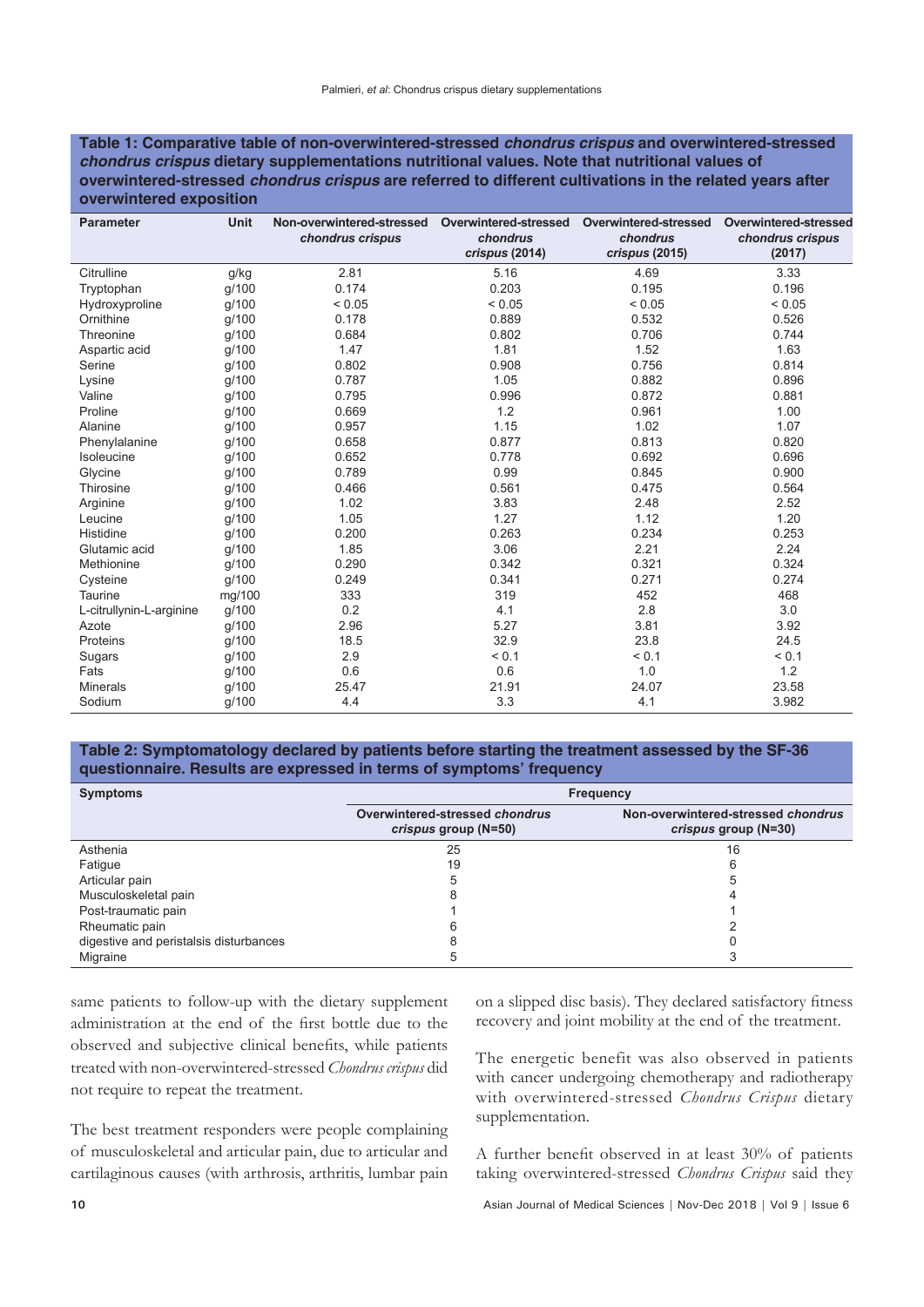| treatment. Results are expressed in terms of frequency |                                                        |                                                            |  |  |  |
|--------------------------------------------------------|--------------------------------------------------------|------------------------------------------------------------|--|--|--|
| Subjective observations about symptoms                 | <b>Frequency</b>                                       |                                                            |  |  |  |
|                                                        | Overwintered-stressed chondrus<br>crispus group (N=50) | Non-overwintered-stressed chondrus<br>crispus group (N=30) |  |  |  |
| Less exhaustion                                        | 19                                                     |                                                            |  |  |  |
| Less fatique                                           | 17                                                     |                                                            |  |  |  |
| Mood improvement                                       | 13                                                     |                                                            |  |  |  |
| Less pain                                              |                                                        |                                                            |  |  |  |
| Mild improvement of the symptoms                       |                                                        |                                                            |  |  |  |
| Concentration improvement                              |                                                        |                                                            |  |  |  |
| Digestive and peristalsis disturbances improvement     |                                                        |                                                            |  |  |  |
| No effects                                             |                                                        |                                                            |  |  |  |

# **Table 3: Subjective observations related to the symptomatology declared by patients after the**

#### **Table 4: Subjective observations related to the health status declared by patients after the treatment. Results are expressed in terms of frequency**

| Subjective observations about health       | <b>Frequency</b>                                 |                                                            |  |
|--------------------------------------------|--------------------------------------------------|------------------------------------------------------------|--|
| status                                     | Overwintered-stressed chondrus<br>crispus (N=50) | Non-overwintered-stressed chondrus<br>crispus group (N=30) |  |
| More strength and energy                   | 42                                               | 10                                                         |  |
| Persistent asthenia and/or fatique         | 10                                               | 15                                                         |  |
| Symptoms persistence but the patients felt | 10                                               |                                                            |  |
| better before starting the treatment       |                                                  |                                                            |  |
| Improvement of serenity                    | 10                                               |                                                            |  |
| Absence of symptoms                        |                                                  |                                                            |  |

had benefits on the normalization of intestinal peristalsis and on digestive functions (patients suffering from colitis, 3/8 patients (Table 3-4).

In conclusion, as assessed before, the general benefit improvement of overwintered-stressed *Chondrus Crispus* administration was 76%, while that obtained with nonoverwintered-stressed *Chondrus crispus* was 33.3% (P <0.01)

#### **DISCUSSION**

This retrospective observational "*not inferiority"* study evidences that overwintered-stressed *Chondrus Crispus* dietary supplementation improved musculoskeletal and articular symptoms with underlying inflammatory and degenerative background better than non-overwintered-stressed *Chondrus crispus*, with very mild side effects. Specifically, it has been observed a great improvement of exhaustion, fatigue, pain, digestive, and peristalsis disturbances symptoms, in addition to mood and mental concentration amelioration probably as surrogate endpoints of symptoms. Comparatively, the general benefit of treatment with the overwintered-stressed red seaweed was 76%, while with the one non-overwinteredstressed was  $33.3\%$  (P < 0.01).

A possible explanation of this different performance is that overwintered exposition of *Chondrus crispus* naturally enriched the seaweed in a dipeptide, the L- citrullynin-Larginine, compared to other sources of regular *Chondrus* 

Asian Journal of Medical Sciences | Nov-Dec 2018 | Vol 9 | Issue 6 **11**

*crispus* (Table 1). In addition, this one has a major content in total proteins that makes the dietary supplementation more energizing than the normal seaweed demonstrating the best therapeutic results obtained in patients treated with the overwintered-stressed *Chondrus crispus*. Seasonal variations in nutritional values of *Chondrus crispus* are notable, as described in Table 1. Furthermore, previous studies demonstrated seasonal different concentrations in amino acids and in the dipeptide L- citrullynin-L-arginine in *Chondrus crispus* and in others red seaweeds.19 This one has been demonstrated to have *in vitro* antioxidant activity19. Laycock et al. (1980) demonstrated that cold exposure (8°) of *Chondrus crispus* improved this dipeptide production and it accumulates at this temperature.<sup>20</sup> This could be due to a direct effect of temperature on the enzyme systems involved in dipeptide metabolism or simply by a result of slower growth.<sup>20</sup> In fact, the experiments demonstrated that when *Chondrus crispus* was kept in nitrogen deficient culture at higher temperatures (15°), L- citrullynin-L-arginine was consumed rapidly, by arginase enzyme that catalyse the hydrolysis of the dipeptide bond between citrulline and arginine. This condition is not verified at lower temperature. In fact, it would be advantageous for the plant to invest the energy needed for uptake and reduction of nitrate and the biosynthesis of nitrogen storage compounds during a time of low temperatures when growth is restricted and there is a surplus of available nitrate.<sup>20</sup> Generally speaking, dipeptides, has a high nutritional values in terms of energetic contribution because of the break of chemical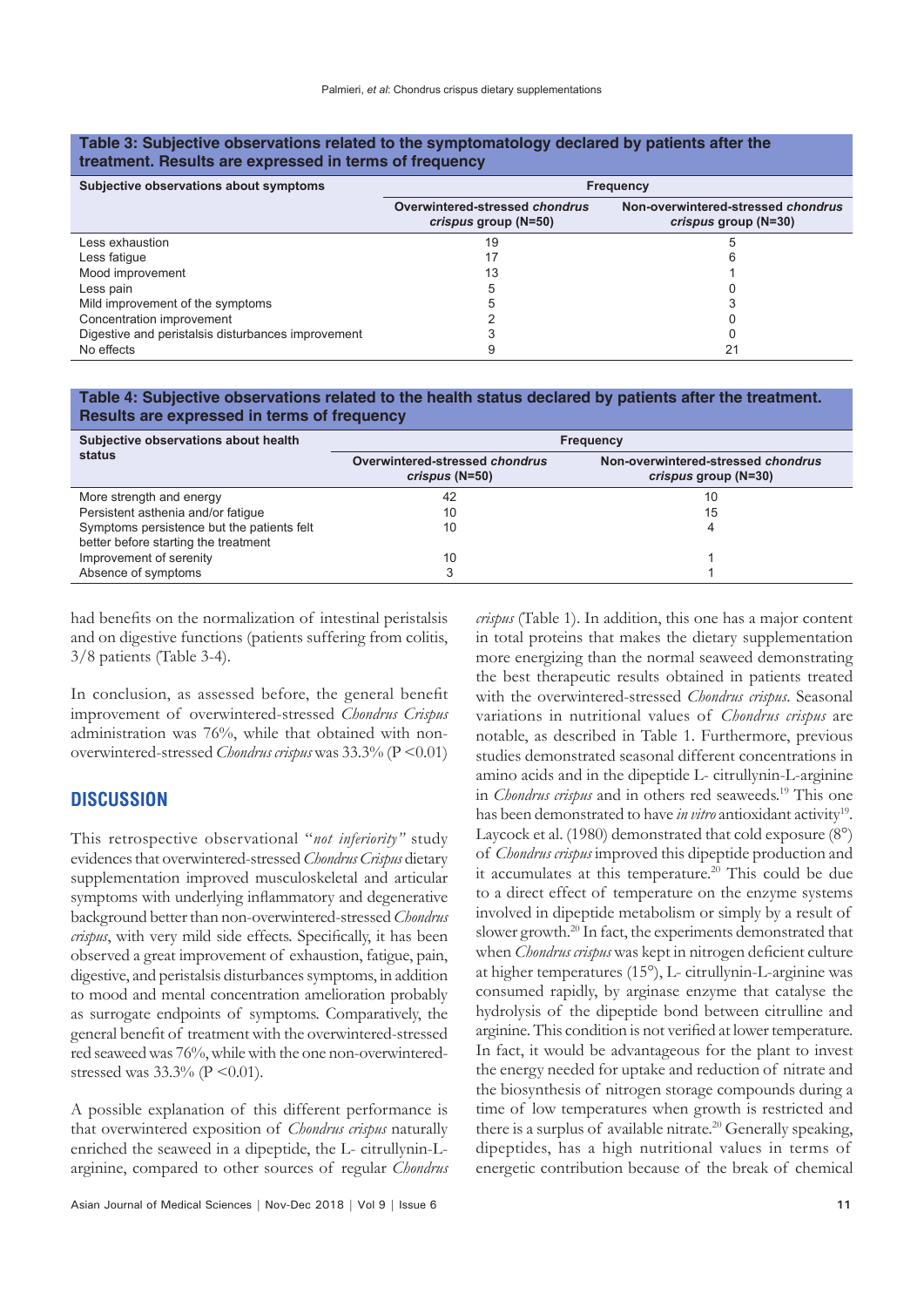bonds between the two amino acids, releases a stronger energetic power compared to single amino acid content. In fact, commercially available dietary supplementation with the claim to improve strength and energy has a high content of others dipeptide, such as L-carnosine (β-alanyl-L-histidine) to achieve the fine sporting art results due to the buffering activities of carnosine and its related imidazole-containing compounds which contribute to the maintenance of the acid-base balance in the acting muscles.21

A recent study demonstrated that a further red seaweed that coexisted with *Chondrus crispus*, e.g., *Mostocarpus stellatus*, has a greater freezing tolerance when compared with *Chondrus crispus* due to its definite proline content storage after cold exposure.<sup>22</sup> In this study, a range of molecular mechanism have been proposed for cryprotectants, including detoxifying radical oxygen species (ROS), scavenger with the function of compatible osmolytes, and replacing water in the stabilization of membrane and protein conformation.22 With regard to membrane integrity, cryoprotectants such as proline interact with membrane surfaces to limit damaging phospholipid phase changes or membrane fusion during freezing-induced cell collapse.<sup>23, 24</sup>

Clinical conditions with significantly depleted amino acid levels have, such as cancer, infections, sarcopenia, colitis, rheumatologic, trauma, musculoskeletal, articular, autoimmune and genetic diseases have been associated with long-term fatigue due to negative nitrogen balance in the energetic metabolism.14 This can be due to inadequate amino acids availability because of insufficient protein intake or impaired digestion. The amino acids requirement is balanced by proteolysis of non-myofibrillar muscle proteins. A prolonged state of negative nitrogen balance could result in further proteolysis of myofibrillar proteins, with subsequent muscle wasting and damage. Increased metabolic activities to support exercise, mount host defences against infection, or support recovery from illness and injury, place additional demands on protein turnover within the body. <sup>9, 10, 25</sup> If a net negative nitrogen balance is associated with fatigue then it would follow that amino acid supplementation would have the potential to assist in restoring nitrogen balance.26

The benefits of overwintered-stressed *Chondrus Crispus* might also depends on the higher total proteins concentrations compared to the non-stressed red seaweed (from 23.8 g/100 to 32.9 g/100 and 18.5 g/100 respectively and amino acids content as especially arginine and citrulline (Table 1).

In conclusion, overwintered-stressed *Chondrus Crispus* supplementation displayed most energizing properties

than the non-stressed red seaweed dietary supplementation because of a huge content in amino acids and total proteins supplying deficiency.

\* BIO-ARCT® (Iontec, Monaco)

#### **Conflict of interest statement**

The authors certify that there is no conflict of interest with any financial organization regarding the material discussed in the manuscript.

The authors hereby certify that all work contained in this article is original. The authors claim full responsibility for the contents of the article. The article has been neither published elsewhere nor submitted for publication simultaneously. If accepted, the paper will not be published elsewhere in the same or similar form, in English or in any other language

All the authors contributed equally to this work.

#### **REFERENCES**

- 1. Liu J, Hafting J, Critchley AT, Banskota AH and Prithiviraj B. Components of the cultivated red seaweed Chondrus crispus enhance the immune response of Caenorhabditis elegans to Pseudomonas aeruginosa through the pmk-1, daf-2/daf-16, and skn-1 pathways. Appl Environ Microbiol 2013; 79(23):7343-7450.
- 2. Chopin T GT and Davison I. Phosphorus and nitrogen nutrition in Chondrus crispus (Rhodophyta): effects on total phosphorus and nitrogen content, carrageenan production, and photosynthetic pigments and metabolism. J Phycol 1995; 31:10.
- 3. McCandless EL, Craigie JS and Walter JA. Carrageenans in the gametophytic and sporophytic stages of Chondrus crispus. Planta 1973; 112(3):201-212.
- 4. Braakhuis AJ and Hopkins WG. Impact of Dietary Antioxidants on Sport Performance: A Review. Sports Med 2015; 45(7):939-955.
- 5. Boirie Y. Physiopathological mechanism of sarcopenia. J Nutr Health Aging 2009; 13(8):717-723.
- 6. Jagoe RT and Engelen MP. Muscle wasting and changes in muscle protein metabolism in chronic obstructive pulmonary disease. Eur Respir J Suppl 2003; 46:52s-63s.
- 7. Udenfriend S and Wyngaarden JB. Precursors of adrenal epinephrine and norepinephrine in vivo. Biochim Biophys Acta 1956; 20(1):48-52.
- de Koning TJ, Snell K, Duran M, Berger R, Poll-The BT and Surtees R. L-serine in disease and development. Biochem J 2003; 371(Pt 3):653-661.
- 9. Poortmans JR, Carpentier A, Pereira-Lancha LO and Lancha A. Protein turnover, amino acid requirements and recommendations for athletes and active populations. Braz J Med Biol Res 2012; 45(10):875-890.
- 10. Phillips SM. Protein requirements and supplementation in strength sports. Nutrition 2004; 20(7-8):689-695.
- 11. Dunstan RH, Sparkes DL, Dascombe BJ, Macdonald MM, Evans CA and Stevens CJ. Sweat Facilitated Amino Acid Losses in Male Athletes during Exercise at 32-34 degrees C. PLoS One 2016; 11(12):e0167844.
- 12. Martone AM, Lattanzio F, Abbatecola AM, Carpia DL, Tosato M

**12** Asian Journal of Medical Sciences | Nov-Dec 2018 | Vol 9 | Issue 6